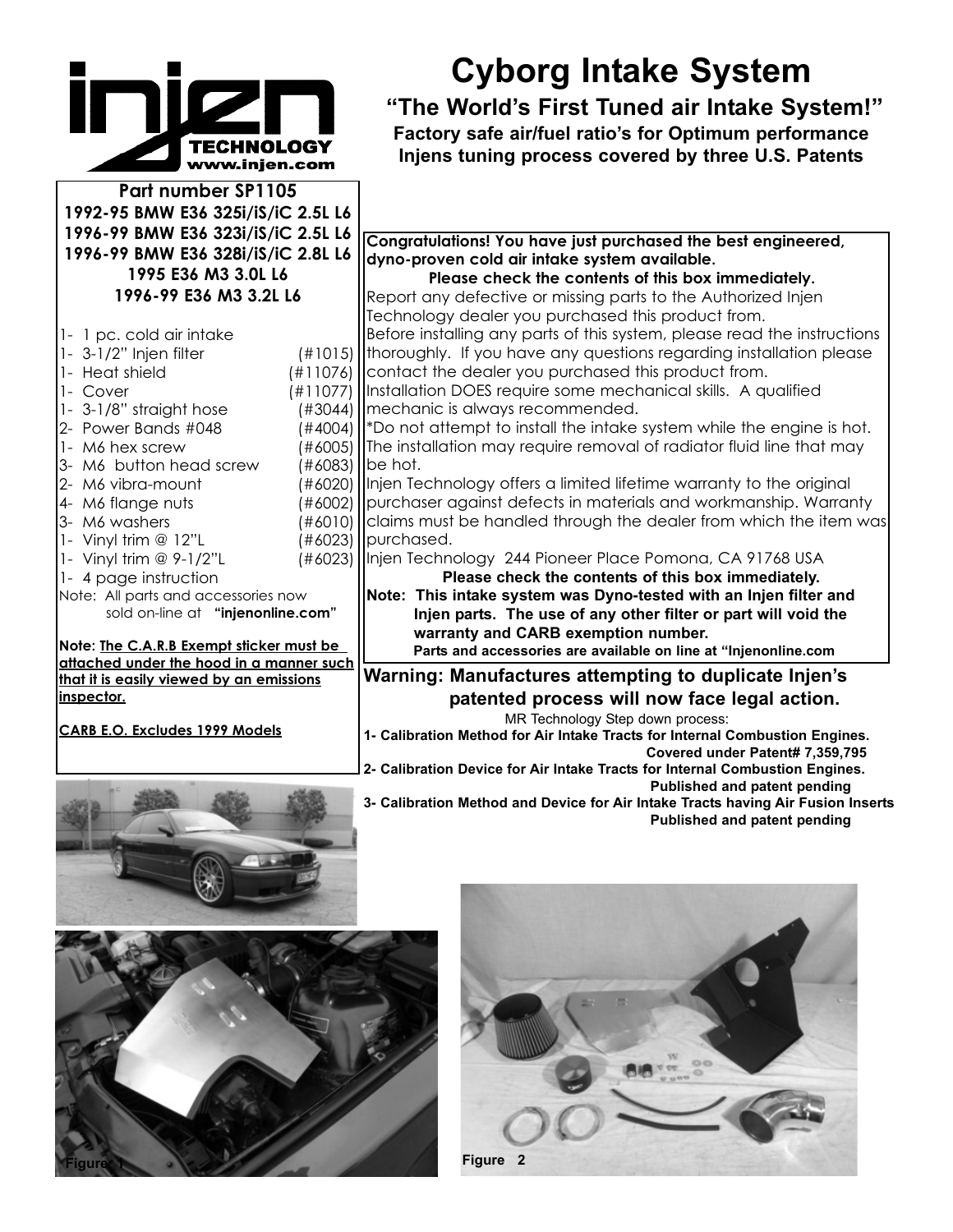



Un-clip MAF sensor and pull back. The M6 nuts with 10 mm socket, loosen the screw holding in the Loosen the the M6 nuts holding the cruise control temperature sensor and pull back.



module. Save the nuts for later install.





Pull out the air box grommet.



Carefully lift up and pull out the air box. Pull out the air box grommet. Attach the vinyl trim to the inside of the large hole on heat sheild.



A) Install the vibra mount to the hole on the inside of the heat shield. B) With provided nut, secure the vibra mount and tighten using 10mm socket and ratchet.



Attach the other vibra mount to the tab on housing. Secure using provided nut and washer. Tighten using 10mm socket and ratchet.



If equipped, Install the temperature sensor to the hole cut out on the heat shield. Secure using provided hex screw.



Secure the bottom of the heat shield using provided M6 nut to the thredded insert located on the frame of vehicle. Position the vibra mount to the Cruise control module.



Loosen the screw and nut, posititon the vibra mount and secure using factory nut. Position the cable line through the slot cut out on heat shield.



Use provided hex screw and washer and secure the bottom of the cruise control module using factory nut. Tighten using 10mm socket or wrench.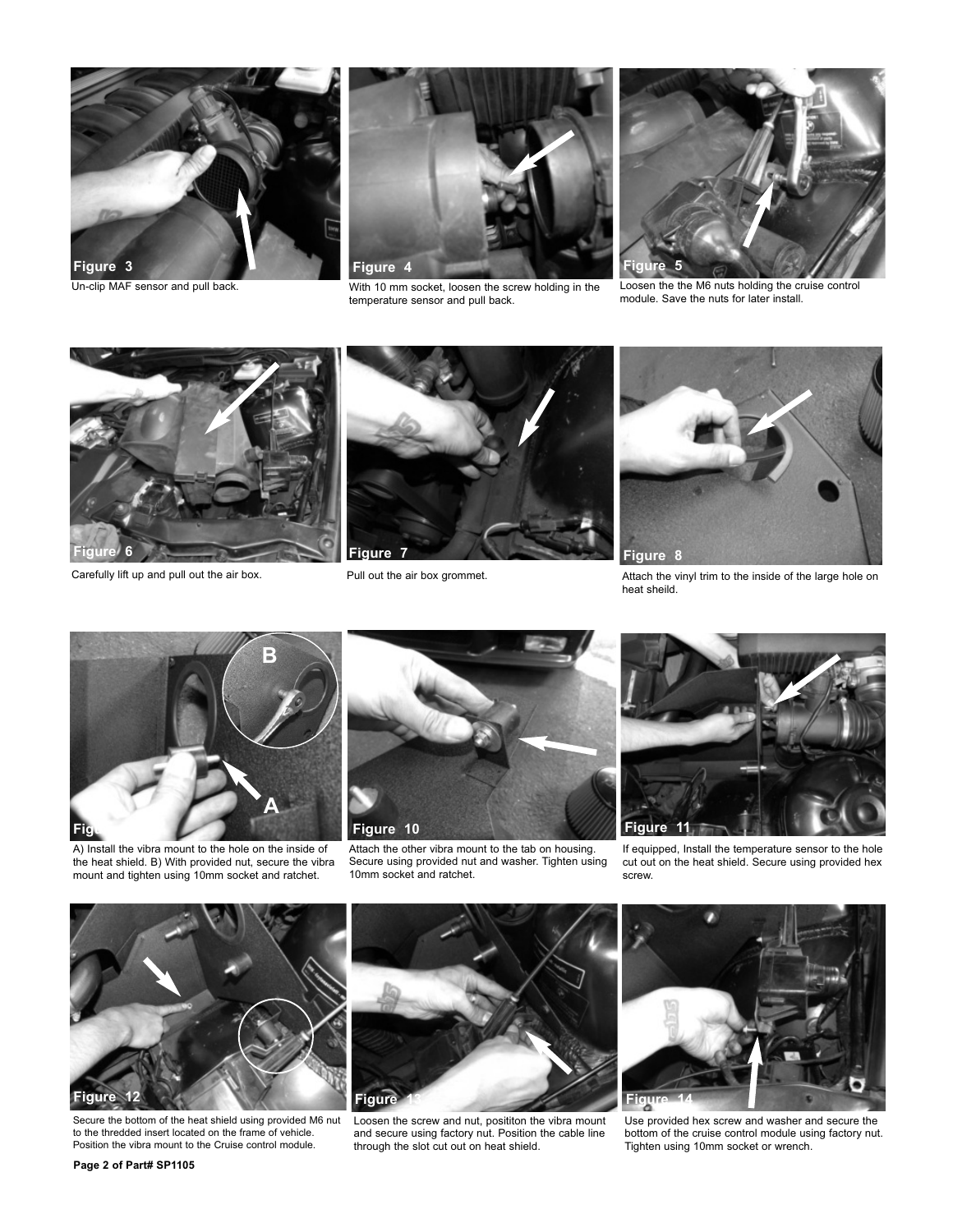

socket and ratchet.





Attach the 3-1/8" straight hose with clamps provided to the MAF sensor.



Position the hose to the hole cut out on the heat shield. Tighten the clamp on the MAF sensor only.



Install the intake tube and position to the hose and bracket to the vibra mount on heat shield.



Position for the best fit and secure the bracket using provided washer and nut. Tighten using 10mm socket or wrench.



Install the filter and position for the best fit and clearance.



Make sure that the filter has clearance and not touching Install the vinyl trim to the cutout on the cover. anything. Loosen and position anything if necessary.





Install cover and position to heat shield.



Make sure that the cable line is through the cut out on cover and heat shield.



Secure the cover using the provided stainless M6 screws.



Secure and tighten the 3 screws using allen key.